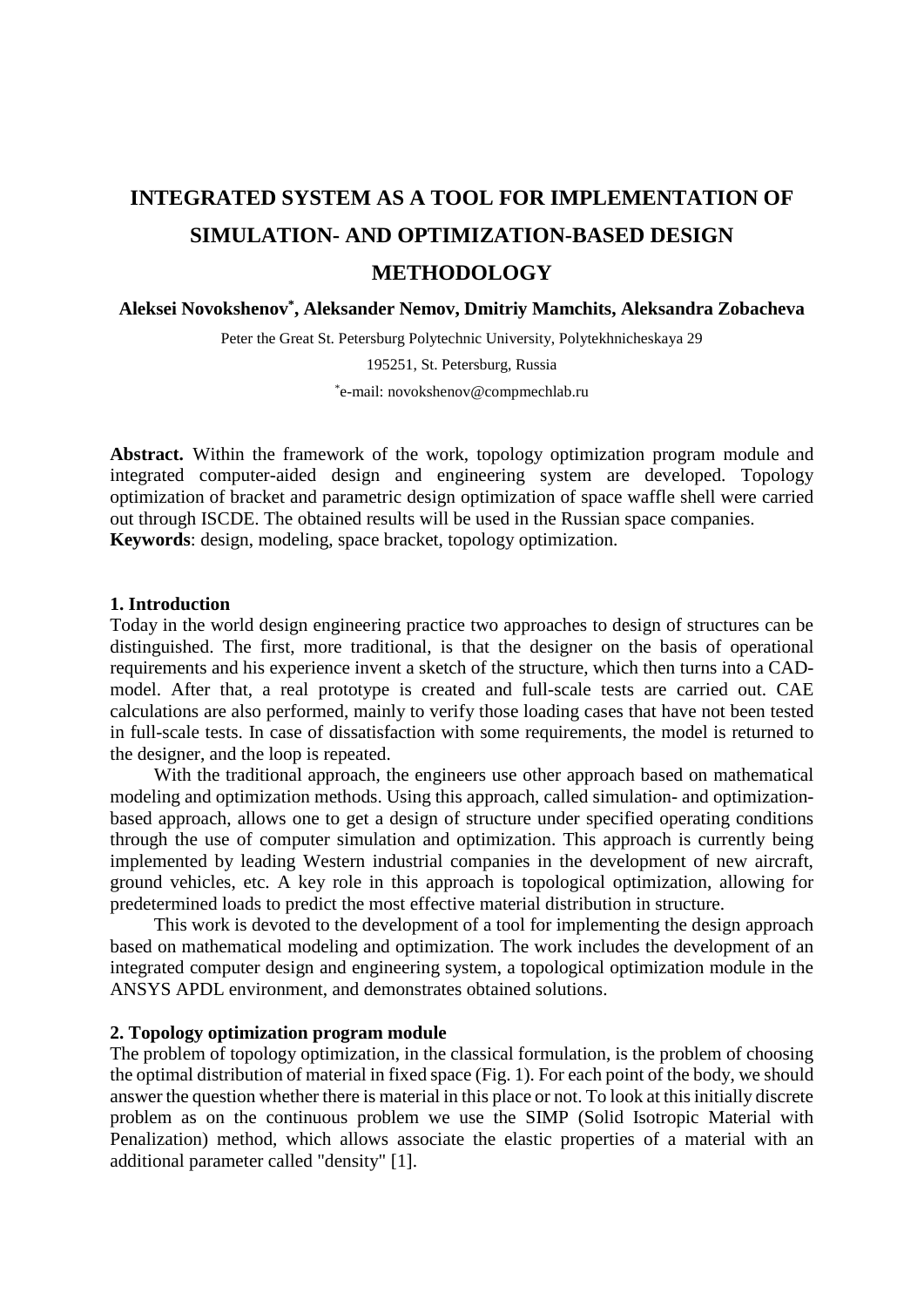

**Fig. 1.** Formulation of topology optimization problem.

 $E(x) = \rho(x)^p E^0$  (1)

In ANSYS APDL, this was implemented by assigning each finite element its own material. The further task is to achieve a minimum of the functional of external forces work, when the equilibrium condition of the system is satisfied.

$$
\min_{\mathbf{u}\in\mathbf{U},E} A^{ex}(\mathbf{u})
$$
\ns.t.\n
$$
A^{ex}(\delta\mathbf{u}) = \delta\left(\rho_{\mathrm{T}}\psi(\boldsymbol{\varepsilon}(\mathbf{u}))\right), \ \forall \ \delta\mathbf{u} \in \mathbf{U}
$$
\n
$$
V \leq \alpha V_0, \ 0 < \alpha < 1
$$
\n
$$
(2)
$$

For this goal, we use the Method of Moving Asymptotes (MMA) [2]. This method now is used in most popular world optimization software, like Altair Optistruct and DS Simulia Tosca Structure [3, 4]. To apply this method, it is necessary to define the partial derivatives (sensitivities) of an object with respect to design variables. In the case of minimizing the compliance of the system with a constraint on the volume, these derivatives are related to the potential deformation energy at each point.

$$
\frac{\partial c}{\partial \rho_e} = -\boldsymbol{u}^T \frac{\partial K}{\partial \rho_e} \boldsymbol{u} = -p \rho_e^{p-1} \overline{\boldsymbol{u}}^T \boldsymbol{K}_{0e} \boldsymbol{u} \leq \mathbf{0}
$$
\n(3)

In ANSYS APDL, the procedure for finding sensitivities is consist in performing FE calculation and obtaining the strain energy in each finite element. After that, a convex approximation of objective function is analytically constructed [3]:

$$
c^{(k)}(\boldsymbol{\rho}) = c(\boldsymbol{\rho}^{(k)}) - \sum_{j=1}^{n} \frac{(\rho_e^{(k)} - L_e^{(k)})^2}{\rho_e - L_e^{(k)}} \frac{\partial c}{\partial \rho_e}(\boldsymbol{\rho}^{(k)}) + r^{(k)}(\boldsymbol{\rho}^{(k)})
$$
(4)

Minimum of this function can be easily determined by constructing a Lagrangian functional and solving dual optimization problem. The founded solution is the next calculation point for the approximation. The iterative process is repeated until the results converge.

The mapping of optimization results was performed by the exclusion those finite elements, which density parameter is lesser a specified level. To ensure the possibility of the designer to work with obtained optimal not-smooth finite-element model, the postprocess procedure based on the Laplacian smoothing algorithm is carried out. This algorithm was implemented in ANSYS ADPL program module by triangulation of the surface of the optimized finite element model, and further iterative process of averaging the vertices coordinates of neighboring finite elements (Fig. 2).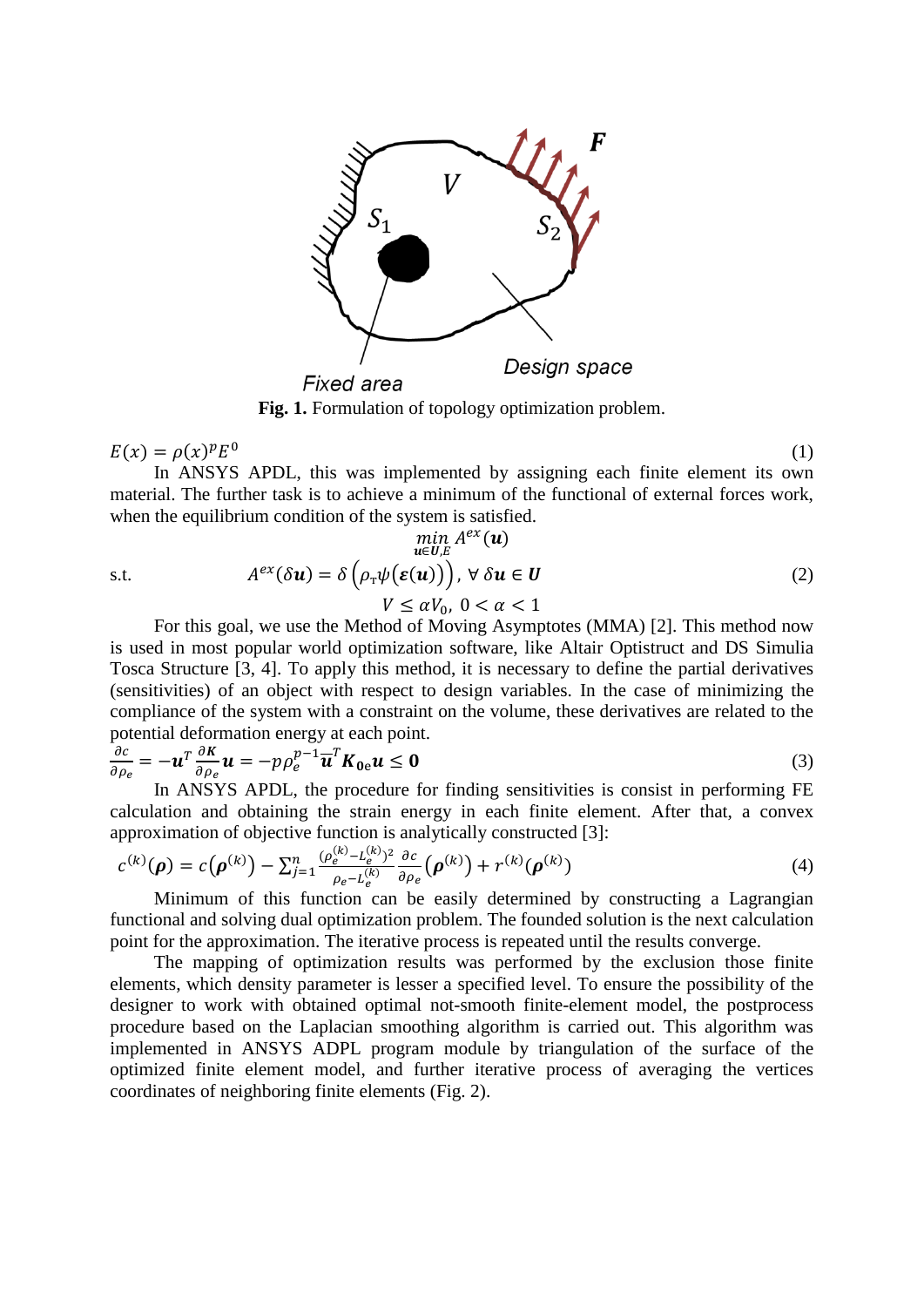

**Fig. 2.** Laplacian smoothing as a postprocess tool.

Additionally, the mesh density filter was implemented to the program module in order to prevent an appearance of «checkboard» (Fig. 3).



**Fig. 3.** Checkboard effect [3] a) original task; b) result without filtering; с) result with filtering.

Mesh density filter is based on operation of weighted averaging of sensitivities in the area of initially defined radius  $r_{min}$ :

$$
\frac{\partial c}{\partial \rho_e} = \frac{1}{\rho_e \sum_{i=1}^N \widetilde{H_i}} \rho_e \sum_{i=1}^N \widetilde{H_i} \rho_i \frac{\partial c}{\partial \rho_i}, \ \widetilde{H_i} = r_{min} - dist(e, i)
$$
(5)

The developed topology optimization module shows good consistency with the results given in Ref. [6] and shown in Figure 4.



**Fig. 4.** Results of topology optimization for solid block with developed program module (Minimizing compliance with volume fracture 20 %).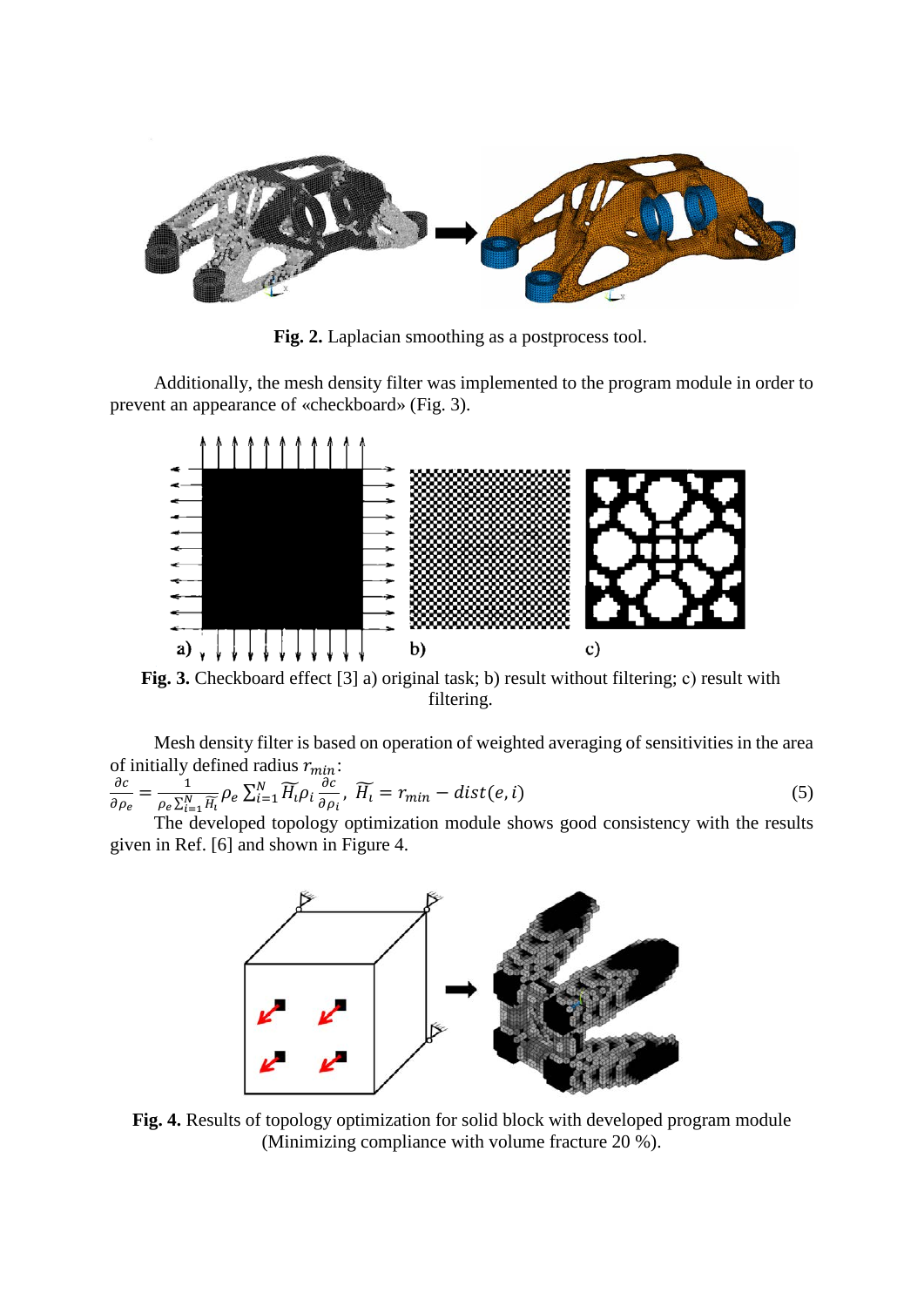# **3. Integrated system of computer design and engineering (ISCDE)**

For conception simulation- and optimization- based design, only the topological optimization is not enough. This approach requires the following functionality:

1. For optimization of structure one needs to know the layout volume, interface elements, and functionality of design structure. For this you need a hierarchical database of structures. This database should also contain information about all loading conditions for structure.

2. Both for structural or parametric optimization, one needs to know the technological limitations - this requires a technology database.

3. To perform engineering and optimization calculations of structures, a database of materials, available for design engineer, is needed.

4. To ensure simultaneous access of specialists of all profiles and levels to the design process, the system should have a client-server architecture.

5. In order to cover all nuances of design behavior in simulation, the system should integrate the best world modeling and optimization solutions: ANSYS, DS Simulia ABAQUS, MSC NASTRAN, Alatair Optistruct, DS Simulia Tosca Structure, Esteco modeFrontier. The system also will integrate the developed topological optimization ANSYS APDL module (for case, if company have no optimization software).

6. The system should have automated postprocess toolsto track the specified target values for part or for assembly during simulations.

All this was implemented in the integrated computer design and engineering system (ISCDE) (Fig. 5).

| <b>В Обучение ИСС</b><br>В ЖНовая конструкция                                                                                                                                                                                                                                                                                                                                                     | Help <sup>O</sup>                                                                                                                                         | Поддержка О    |
|---------------------------------------------------------------------------------------------------------------------------------------------------------------------------------------------------------------------------------------------------------------------------------------------------------------------------------------------------------------------------------------------------|-----------------------------------------------------------------------------------------------------------------------------------------------------------|----------------|
| В <sup>№</sup> Модели для оптимизации<br>Топологическая тест<br><b>Topography plate</b><br>Shape optimization                                                                                                                                                                                                                                                                                     | Скачать настройки<br>Создать Копию<br>Запустить<br>Топологическая кронштейн                                                                               | Редактировать  |
| Расчет прочности кронштейна<br><b>E</b> «новая конструкция 1<br>Тестовые конструкции РКК<br>⊞ Тестирование СКЦ                                                                                                                                                                                                                                                                                    | Параметры оптимизации<br>Дерево Эволюции<br>Параметры<br>Граф Уровней                                                                                     |                |
| $\equiv$ $\equiv$ ITER                                                                                                                                                                                                                                                                                                                                                                            | Базовые параметры                                                                                                                                         | Свернуть       |
| Magnets<br>WandAntena<br>Full model<br><b>B</b> Submodeling<br>E Kub test<br><b>В Конструкции РКК</b><br>• Рама агрегатного отсека<br><b>E Кронштейн крепления рамы</b><br><b>E</b> Фитинг крепления рамы<br>⊞ % Вафельная обечайка для г.о.<br><b>Е ФИТИНГ РАМЫ</b><br>• Рама крепления приборов<br>∓ ■соэн<br>Конструкция типа "Каркас"<br>Конструкция типа "Плита"<br><b>Е Конструкции ИСС</b> | Количество ограничений<br>3 4 5 6 7 8<br>$\circ$<br>Количество технологических ограничений<br>$2 \mid 3 \mid 4$<br>$\Omega$<br>Количество целевых функций |                |
|                                                                                                                                                                                                                                                                                                                                                                                                   | Пространства<br>Tex.<br>Целевые<br>Ограничения<br>Дополнительно<br>Анимация<br>функции<br>ограничения                                                     | Постобработка  |
|                                                                                                                                                                                                                                                                                                                                                                                                   | Определение наборов узлов                                                                                                                                 | Извлечь наборы |
|                                                                                                                                                                                                                                                                                                                                                                                                   | Выберите группу                                                                                                                                           |                |
|                                                                                                                                                                                                                                                                                                                                                                                                   | <b>ALLELWOMASS</b><br>$A^*$<br><b>DESSPACE</b><br>FROZEL<br>$\mathscr{E}$ %                                                                               |                |

**Fig. 5.** ISCDE interface in case of optimization with DS Simulia Tosca Structure.

The developed system has a server and a client part. The server part is written in JAVA, the client in JavaScript, the used database is PosgtreSQL. The system includes a tree of materials (homogeneous and composite), a tree of technologies, a hierarchical tree of constructions, and the calculation and optimization module. The system implements User Account Control (UAC). Figure 5 shows the interface of the system (available through the webbrowser) when optimizing the design in DS Simulia Tosca.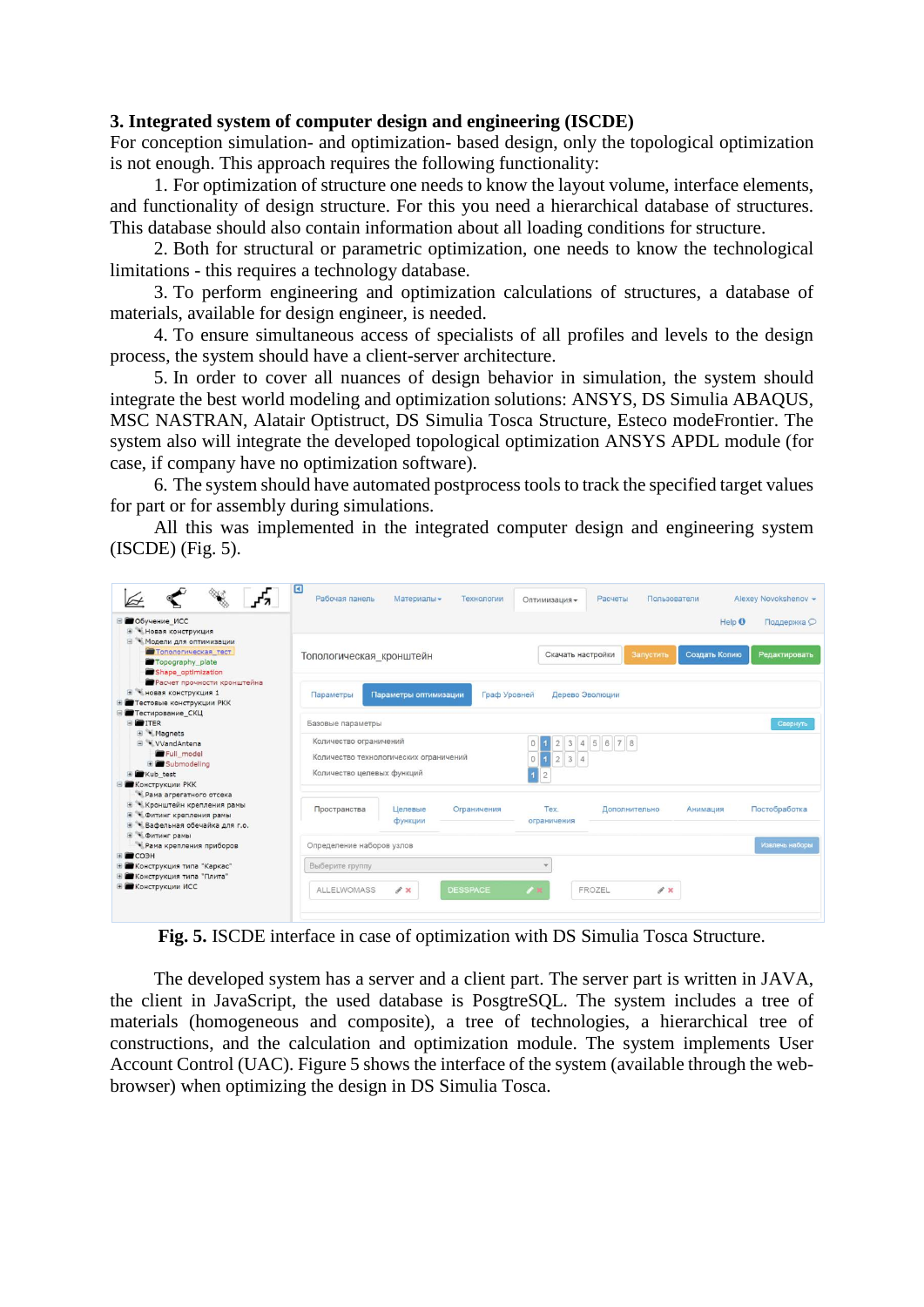## **4. Examples**

**Topology optimization of the space bracket** with Altair Optistruct through ISCDE was performed and shown in Figure 6. Mass reduction makes up 43%. The bracket was manufactured using the technology of titanium 3D printing. For optimal design all restrictions (such as stress safety factors, natural frequencies) are satisfied.



**Fig. 6.** Topology optimization of space bracket.

**Parametric design optimization of space waffle shell** Parametric design optimization of space waffle shell with Esteco modeFrontier through ISCDE was performed and shown in Figure 7. Mass reduction is 32%. MOGAII algorithm was used. For optimal design all restrictions (such as stress safety factors, natural frequencies, buckling safety) are satisfied. The original shell is manufactured from aluminum billet by milling.



**Fig. 7.** Parametric design optimization of space waffle shell.

**Topology optimization of stellar sensor bracket** with Simulia Tosca Structure through ISCDE was performed and shown in Figure 8. Mass reduction is 60%. Topo Sensititvity algorithm, based on SIMP model and Method of Moving Asymptotes was used. For optimal design, stress constraint and first natural frequency are satisfied.